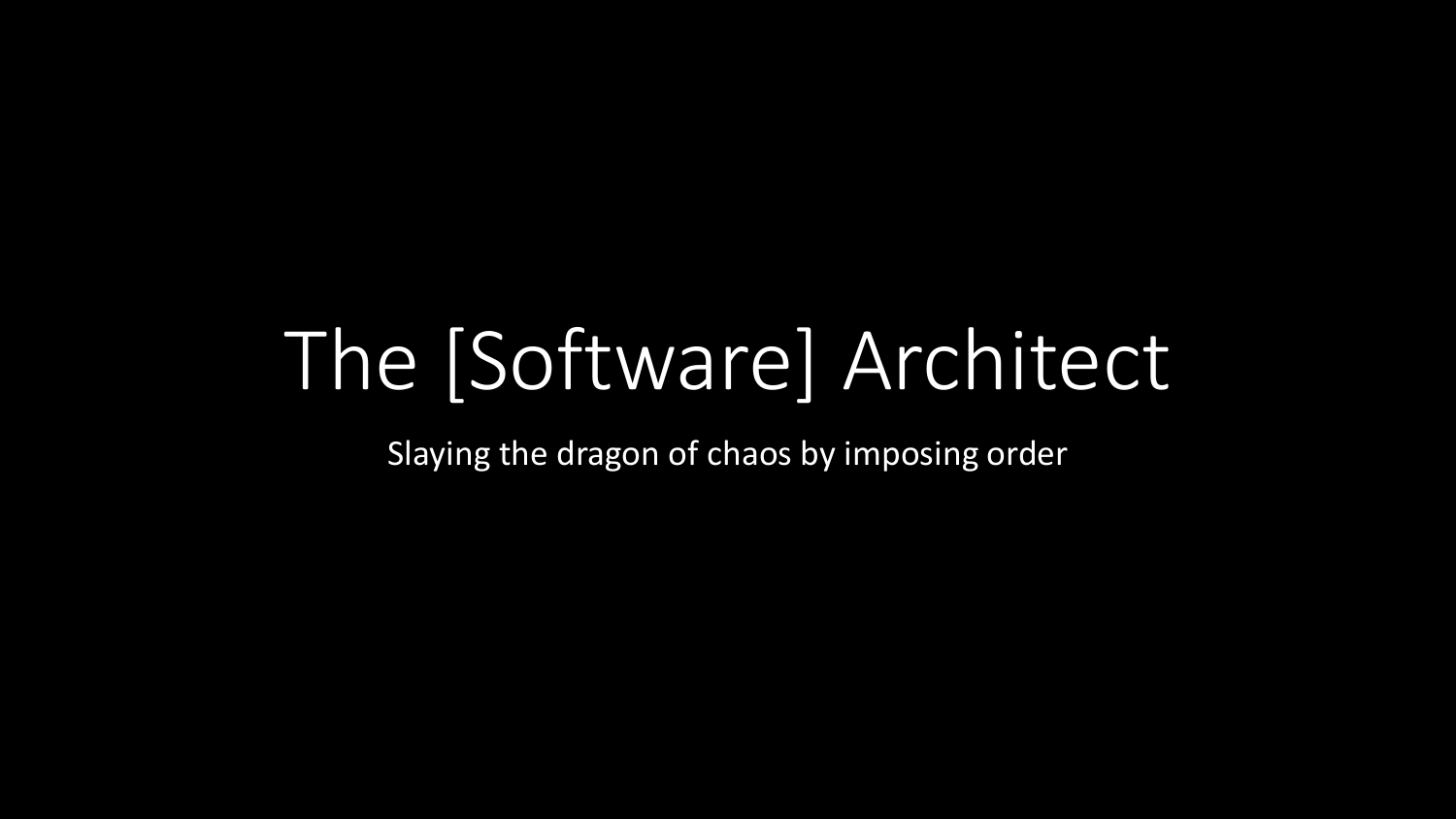#### About Me

- John Rivard
	- Native of Washington State
	- Married 29 years, two kids, two dogs
- University of Washington
	- B.S., Computer Engineering, 1989
	- Go Huskies!
- Work at Microsoft Corporation
	- 1991-present a *loooong* time
	- Mostly on developer tools & languages
		- VB .NET, C#, .NET Framework, Visual Studio, Visual Studio Code
	- Currently Visual Studio services, [Visual Studio Live Share](https://visualstudio.microsoft.com/services/live-share/)
	- [johnri@microsoft.com](mailto:johnri@microsoft.com)

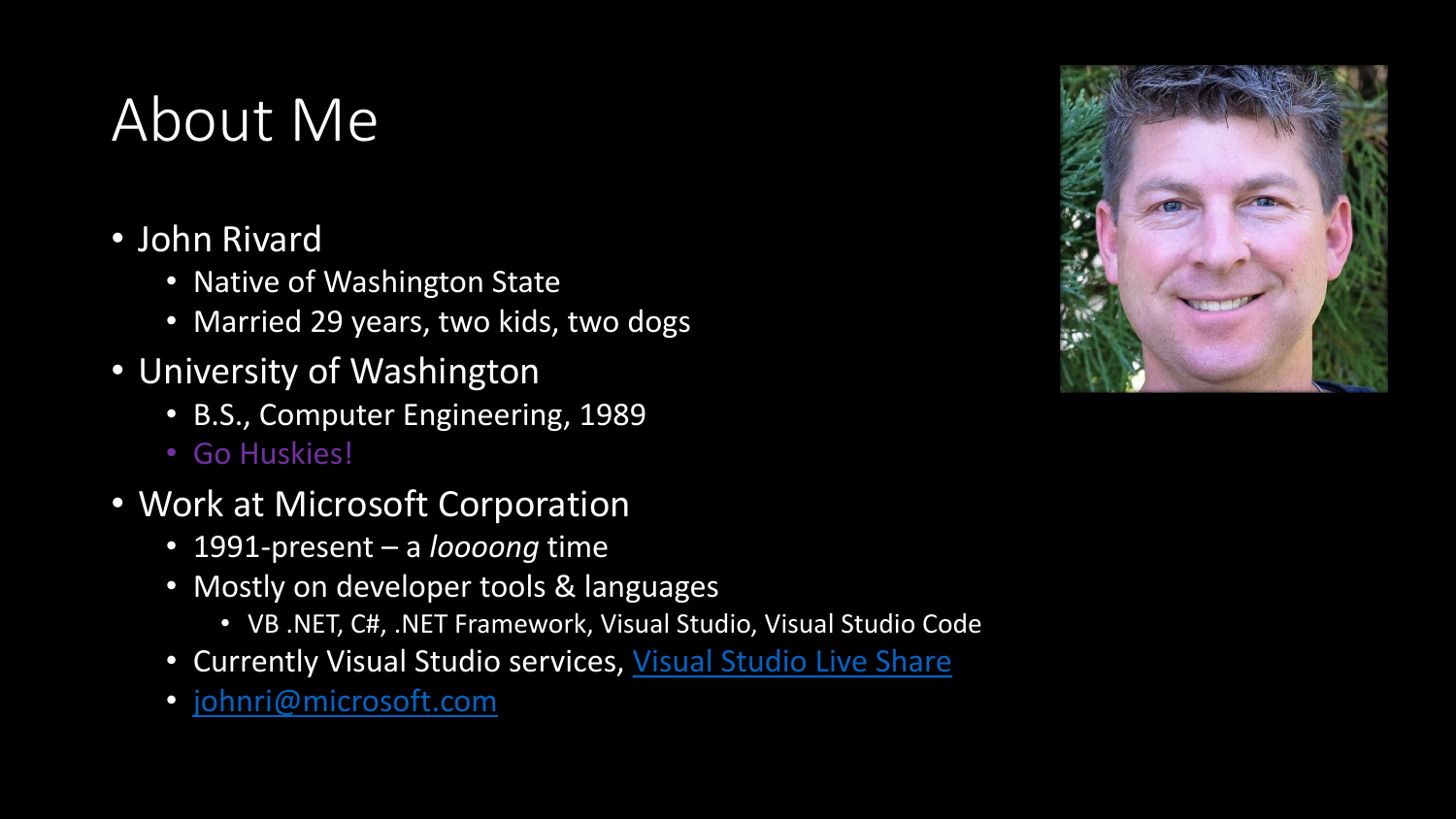#### What can I tell you…

- That you don't already know?
	- You all have several years experience doing software
- That you can't read online?
	- Design principals, techniques, technologies, etc.
- How about my experience "architecting" for a living?
	- What is a software architect?
	- What the heck do I do?

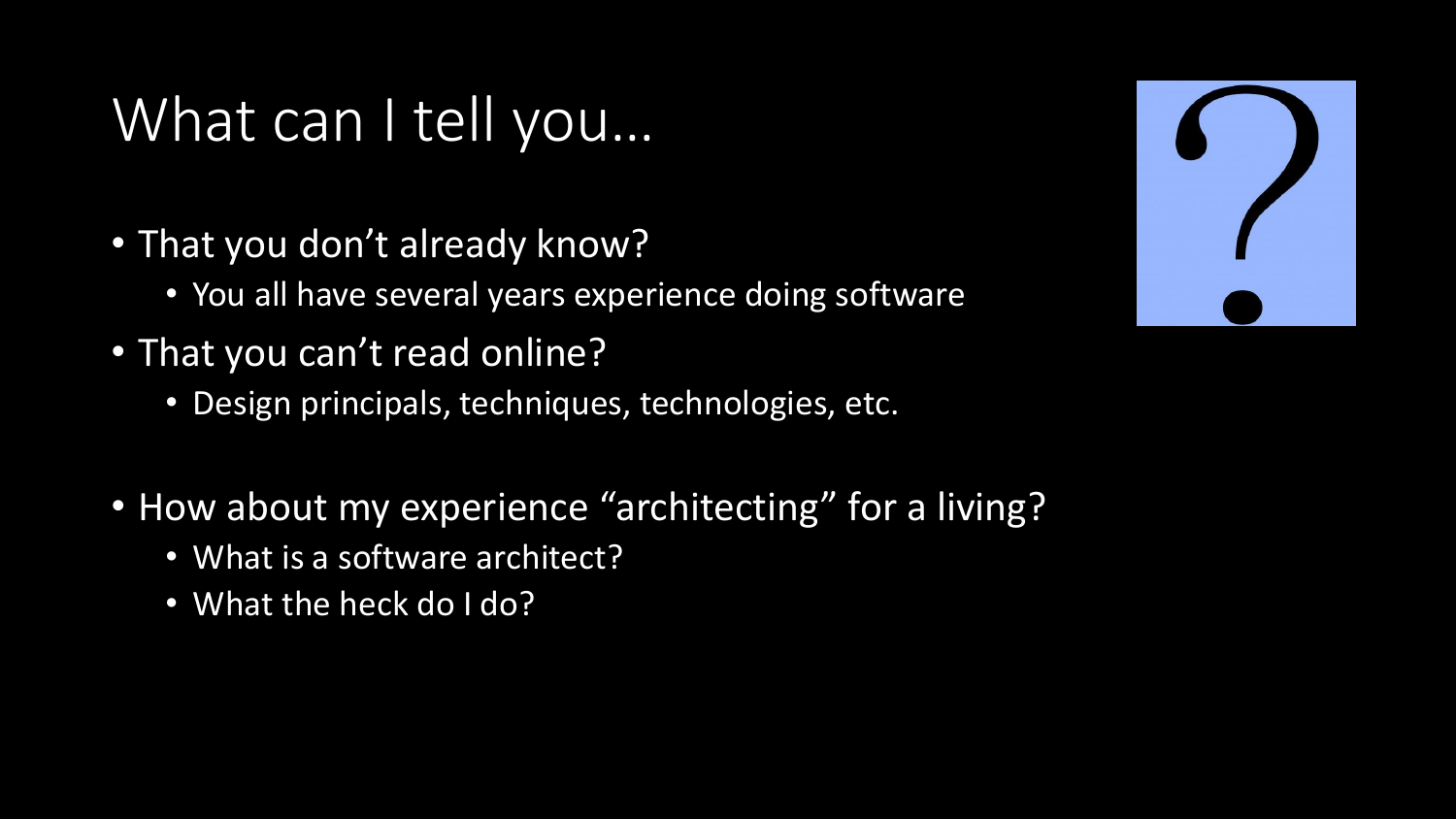#### An architect is more than…

- A craftsman who cuts code like a pro
- An artisan who fashions useful and beautiful systems and interfaces
- An engineer who applies technology to solve problems
- A manager who gets things done
- What is *my* definition an architect?

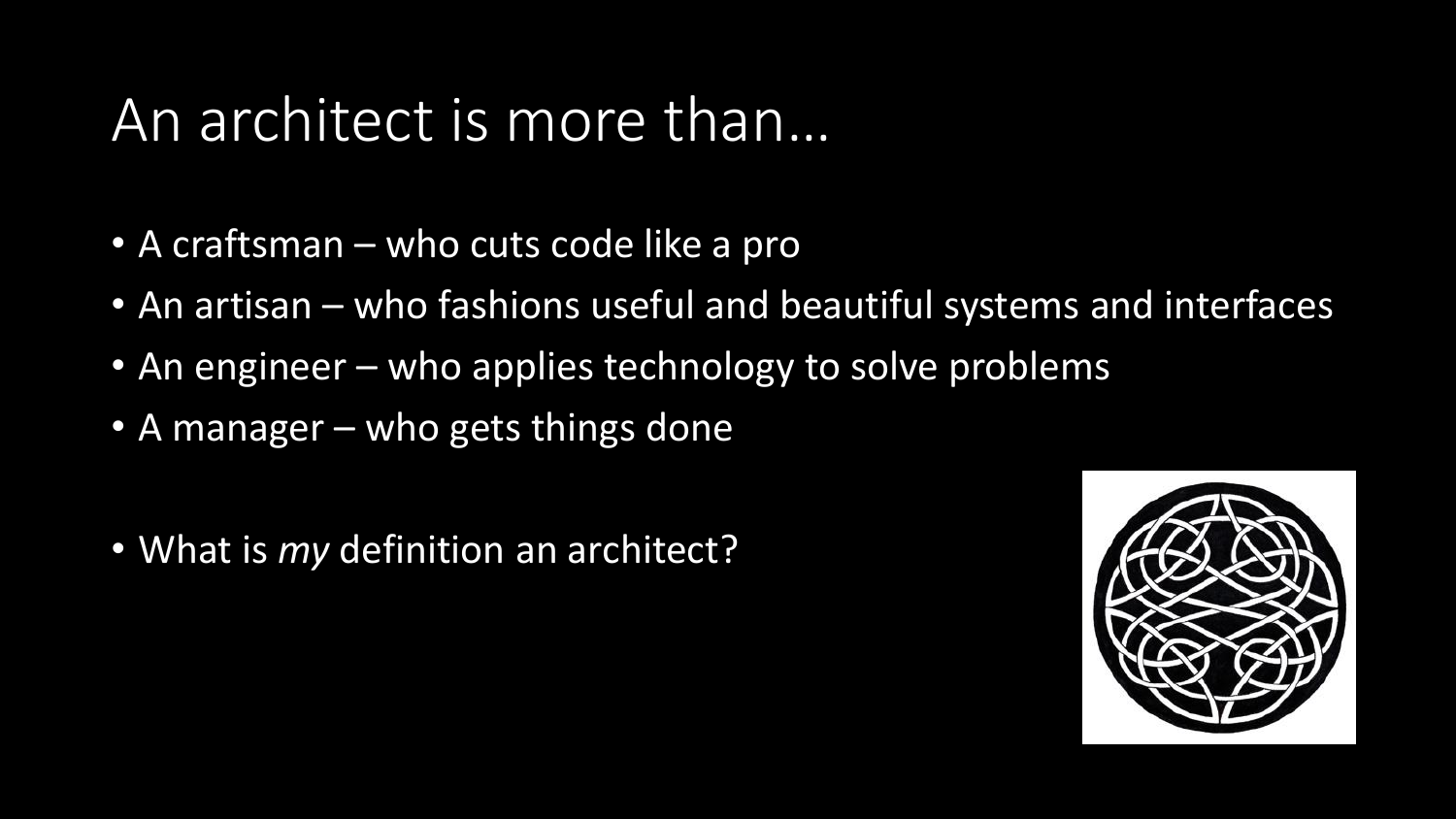*An architect brings order out of chaos by creating durable structures that solve a problem for the benefit of humanity*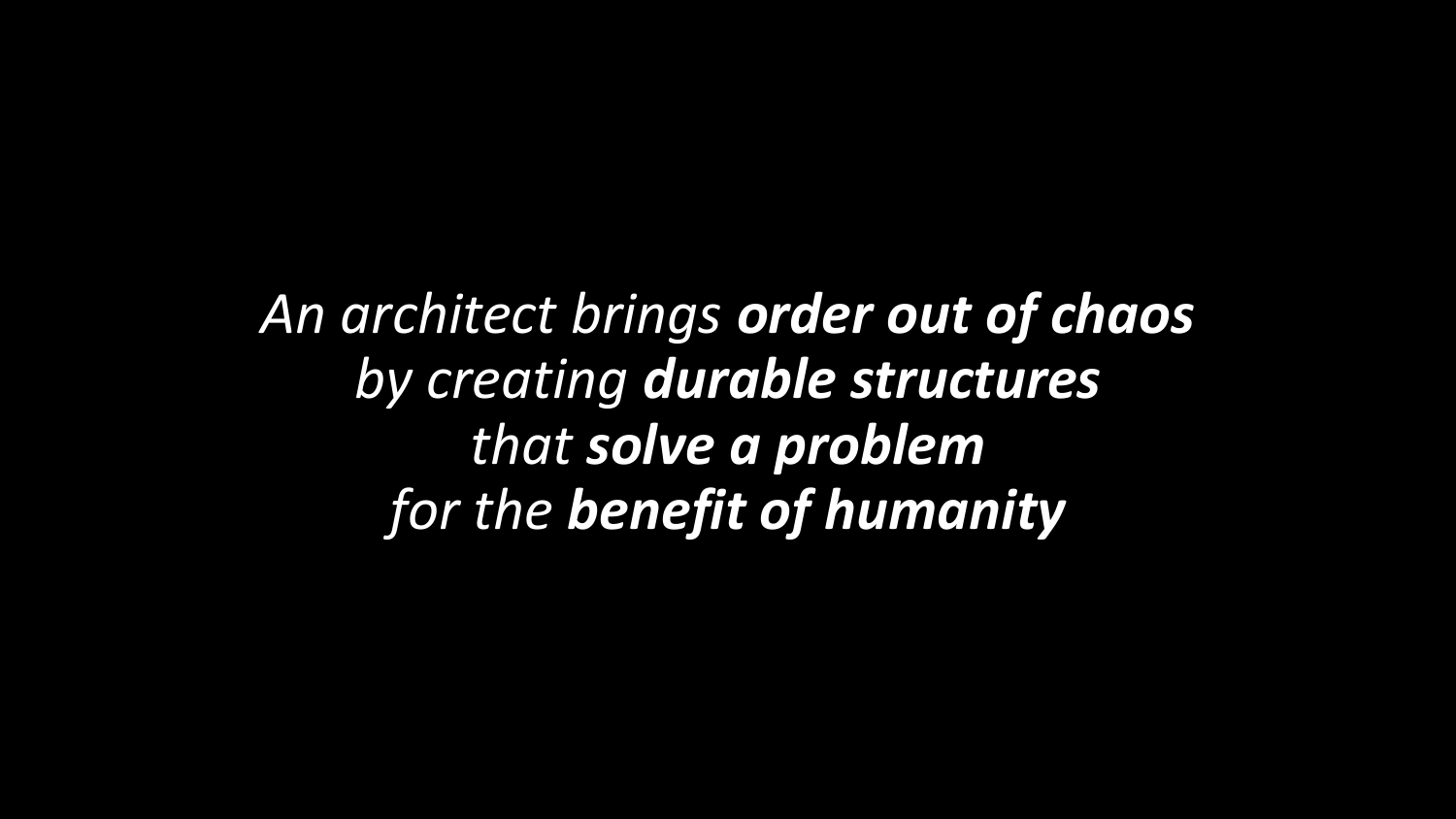## Your job is to bring order out of chaotic world

- Create durable structures that last over time, over iterations
	- *Physical* structures roads, bridges, buildings, cities
	- *Metaphysical* structures social and political structures
	- *Virtual* structures software systems
- Solve problems
	- The *big* problems, the *hard* problems
- Benefit humanity (a deliberate overstatement ;)
	- The scope of "architecture" implies big & important
		- To your colleagues, your customers, your business, your industry, your society
	- What you do *matters*! How you do it *matters*!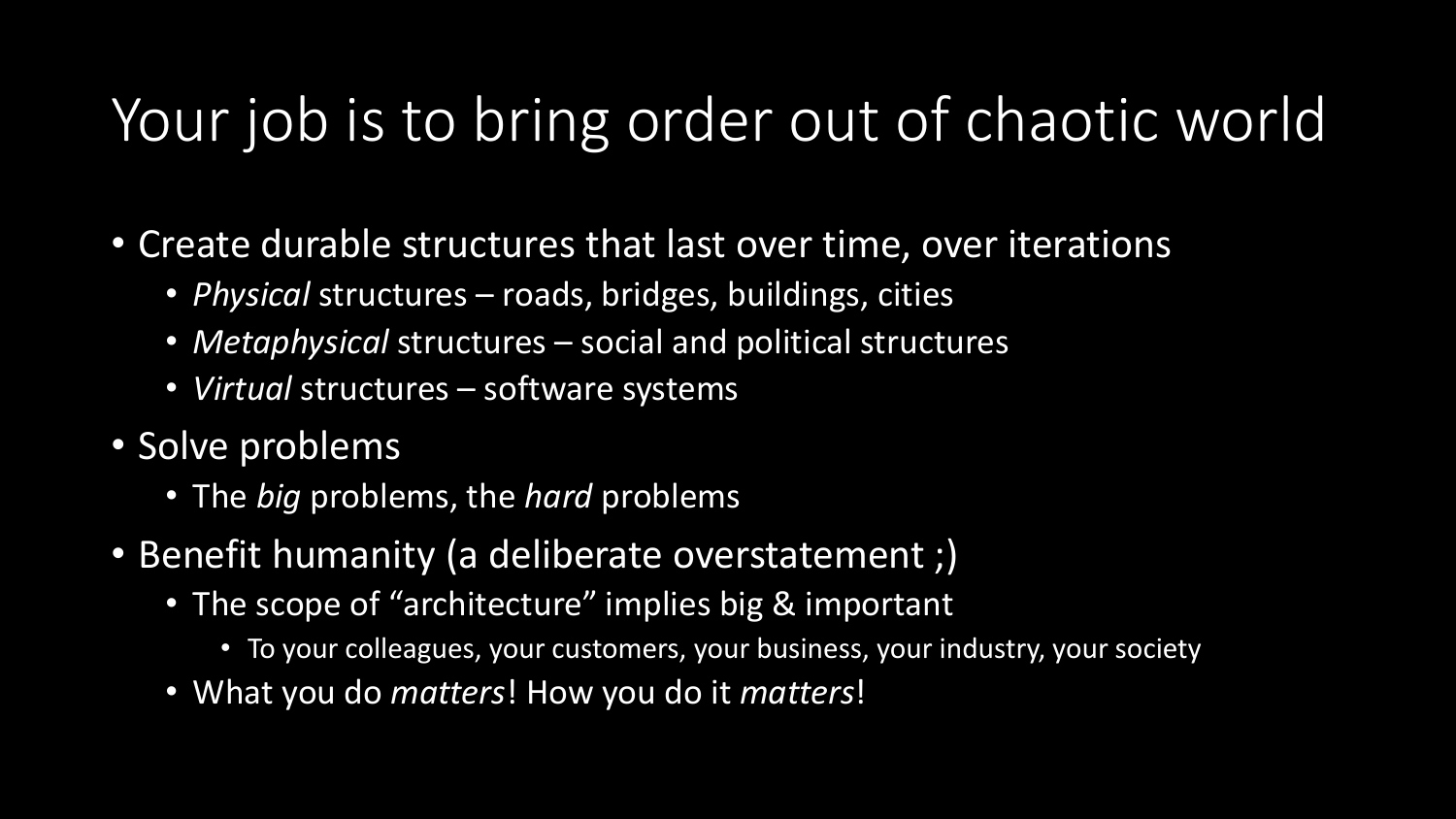- You already know how to build software systems, and continue to learn, but…
- this talk is going to focus on the **chaos** bit …which feels like a very high percentage of what I *actually* do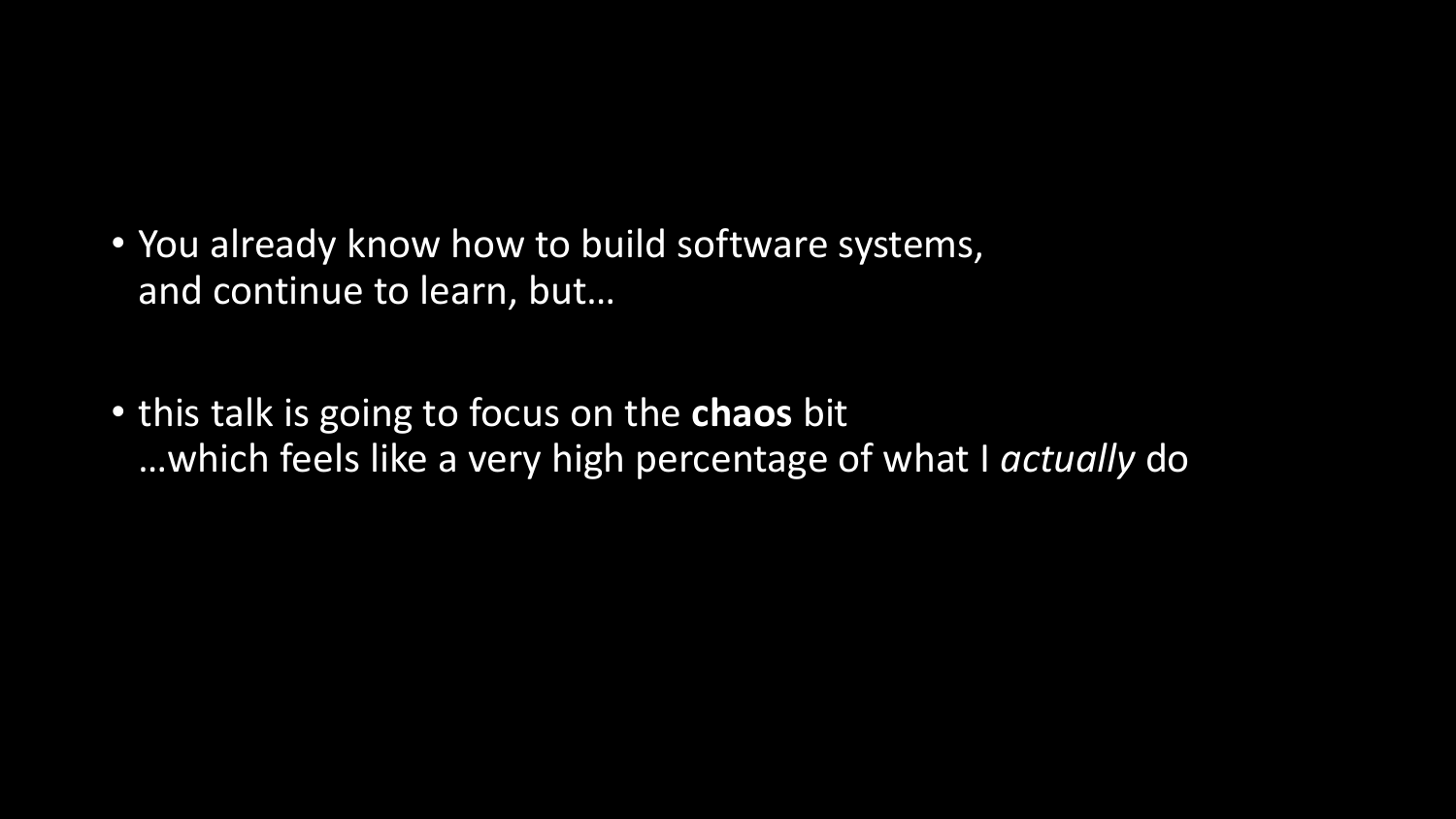# All kinds of chaos…everywhere

BTW: All of these have<br>happened to me, and then

- Personal chaos
	- A health crisis or relationship crisis going on in your family
	- You're working too much and your sleep or physical health is suffering
- Social chaos
	- Your company makes an erratic decision to defund your project
	- Management wants a string of new features but won't invest to stabilize what has already shipped
	- Your team is full of newbies that don't understand the system
- Technical chaos
	- You're forced to work with legacy technology platforms
	- Your team has inherited code that is "crap"
	- A team member is all excited about the "shiny new thing" and wants to rewrite the world!
	- An industry paradigm shift is making your current solution obsolete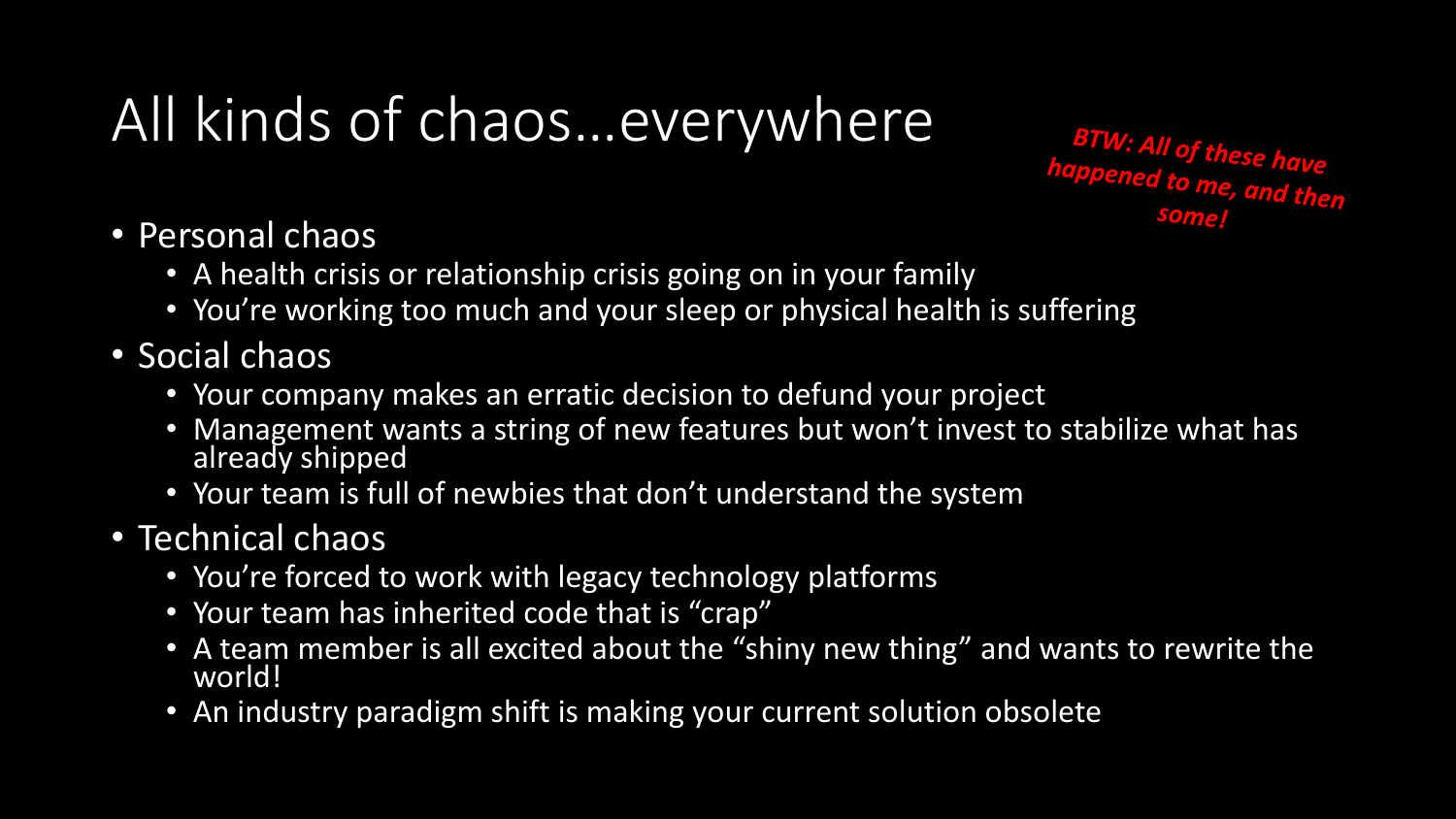#### How does an architect bring order?

- This isn't just a scientific question
- This isn't just a technical question
- It touches who you are and how you interact with others
- Yikes!
	- Maybe this sounds easy to you.
	- Or maybe it sounds a little scary like it does to me!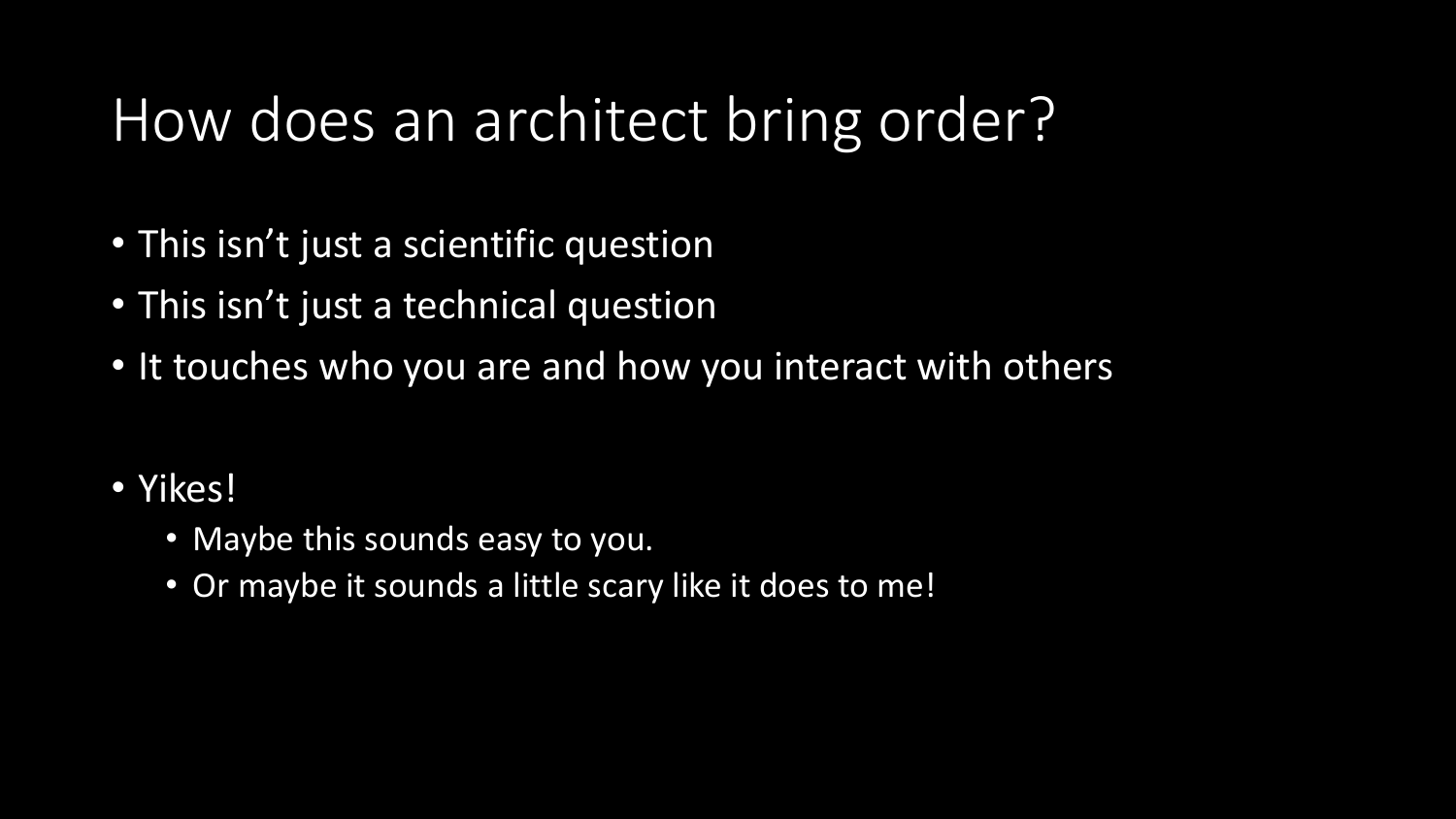# Bring order to yourself

- Your personal presence must bring order, not chaos
	- Don't bring chaos with you, you'll likely not grow, and you may become despised  $\odot$
	- Take constructive feedback and criticism seriously, work on it!
- Order your personal life
	- Schedule time for your own physical and mental health
	- Schedule time for your family, your friends, your passions
	- Personal crises *will* come and *will* affect your work and career
	- Get help at the first inkling of chaos, not after things fall apart
- Grow your professional skills
	- Be always curious, be always learning, be always humble
	- *Congratulations! You're here!*

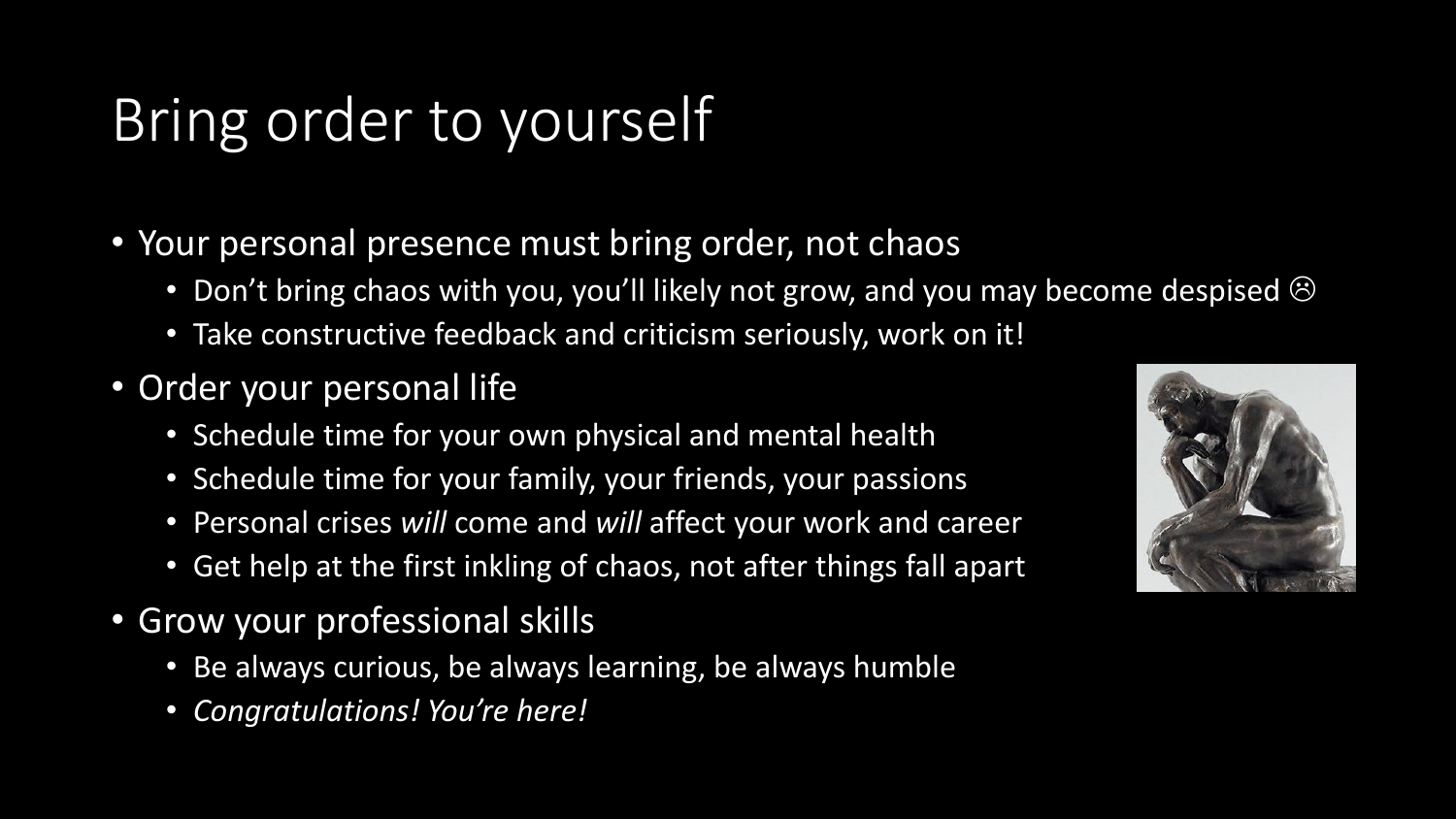## Bring order to your team

- By bringing clarity
	- Clarify and communicate requirements, constraints, technical direction
	- Clarify "why the \*\*\*\* are we doing this?"
- By providing positive influence
	- Build and maintain trust, cultivate positive relationships
- By fostering processes that maximize order with minimum overhead
	- Simplify your engineering system wherever possible
- By treating your direct reports and colleagues with respect
	- You aren't an expert at *everything*, everyone else is an expert at *something*
	- Be patient to teach whenever asked
	- Look after and grow others' careers

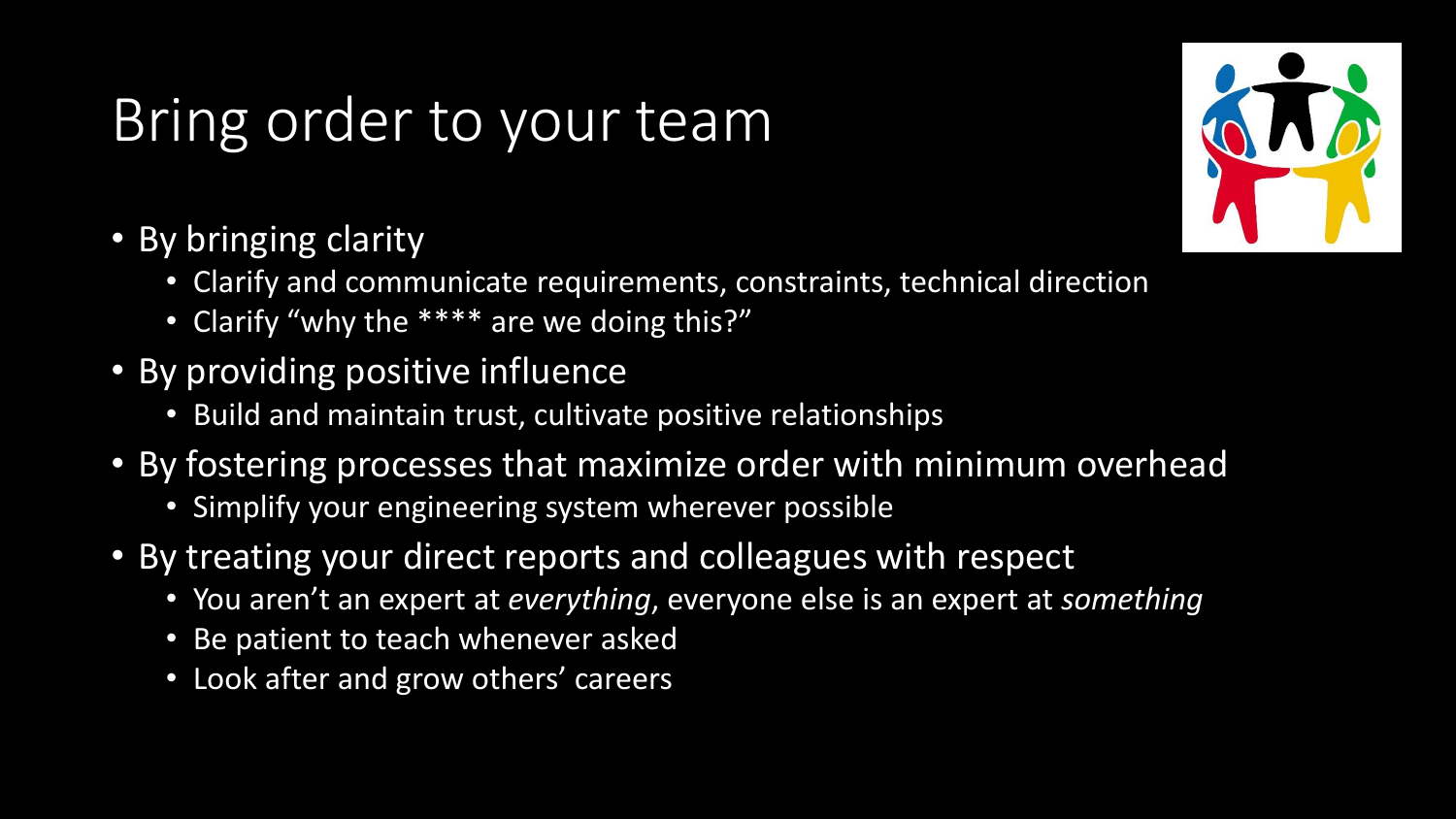## Bring order to your business

- By working in concert with stated business goals
	- Serve the business gladly or move on if you cannot
	- Know what is important to their bottom line, to your division, to your product
- By being honest and transparent with your management
	- No sugar-coating problems, no avoidance of tough issues
	- Educate them as appropriate on technical and cost trade offs
- By learning what your customers really *need*
	- Not what you *think* they *want*
	- Work with product management to get real data, organize studies
- By honoring partner commitments
	- Communicate clearly with partners
	- Uphold your commitments to the best of your ability

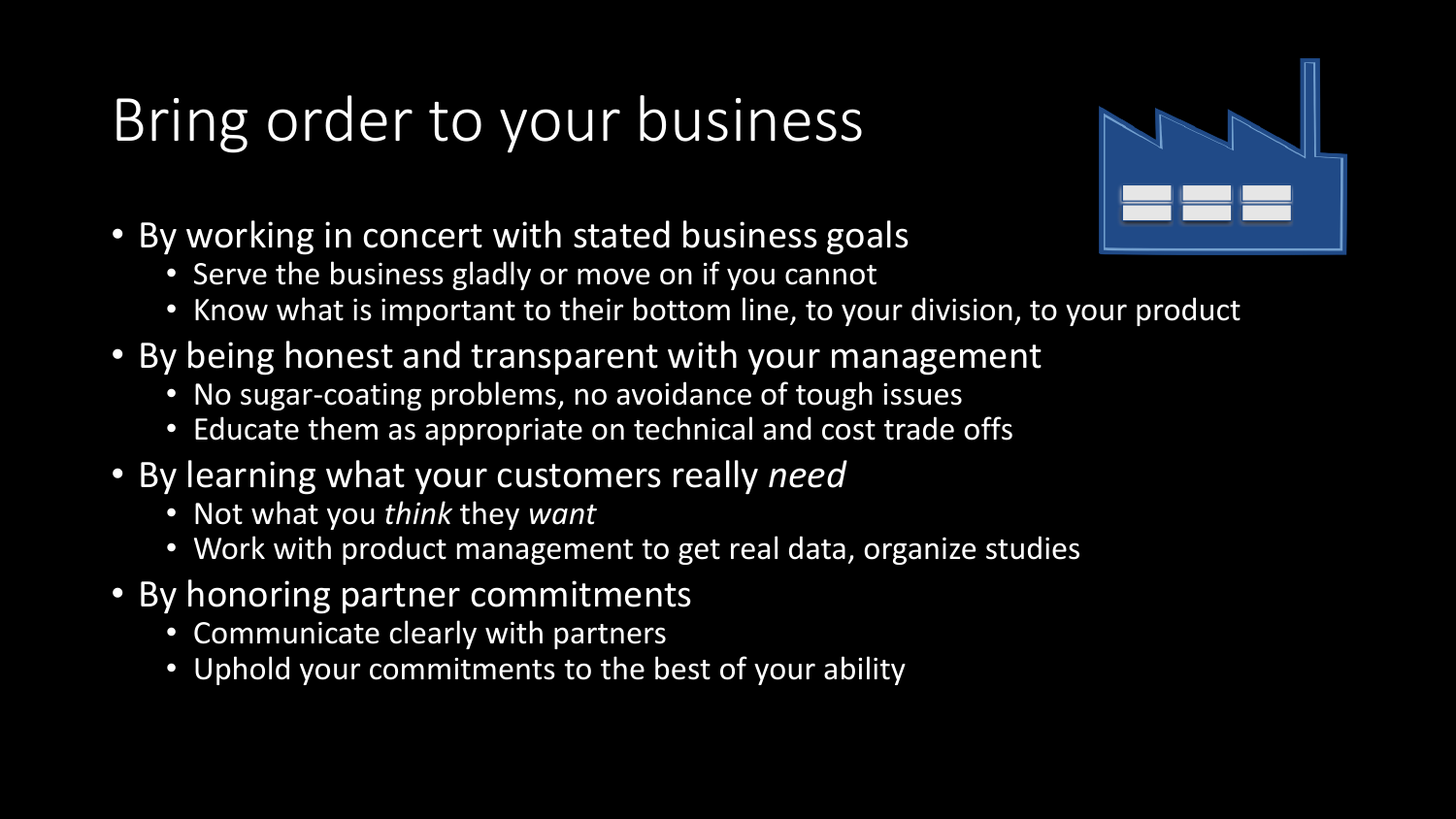# Bring order to your technology

- By developing a nose for good and bad smells
	- Where have you been bit in the past?
	- What patterns have worked especially well and are transferable?
- By learning and communicating sound architectural principles
	- See, for example, [Clean Architecture](https://microsoft-my.sharepoint.com/personal/johnri_microsoft_com/Documents/Desktop/johnri%20desktop%204.rdp) by Robert Martin
- By identifying the holes in your tech that will require non-trivial solutions
	- You know it's coming, just a matter of when
- By not "fighting the last war"
	- Past successes bring skills, confidence, and know how
	- But last time isn't necessarily appropriate in your current context
	- Be fearless in trying something new, but prudent in mitigating risk
- Keep your vision on the horizon
	- New opportunities, new paradigms, new technologies

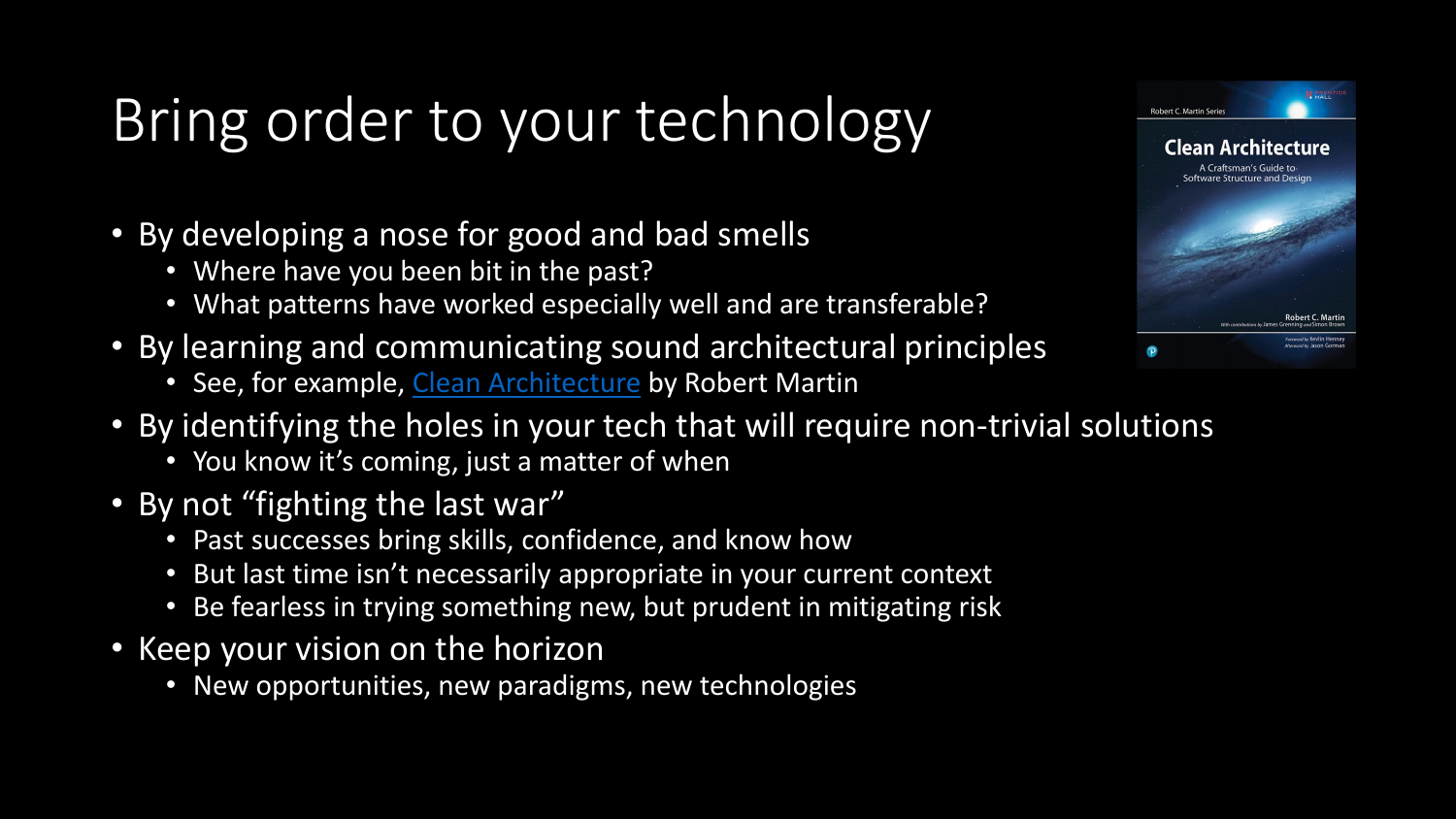## Manage emotional chaos

- Everyone looks to you when s\*\*t happens!
- Keep calm when others are panicked
	- Take time to manage your own emotions first
	- Resist the temptation to criticize, complain, or blame
- Manage disruption with transparent communication—up, down, out
	- Reassure people who are upset or disillusioned
- Always clarify changes in requirements, constraints, schedules
	- Ask questions, don't assume, don't force your own way
- Negotiate in earnest
	- There will be conflicting interests amongst your team & stakeholders
	- Find a way, find the win-win

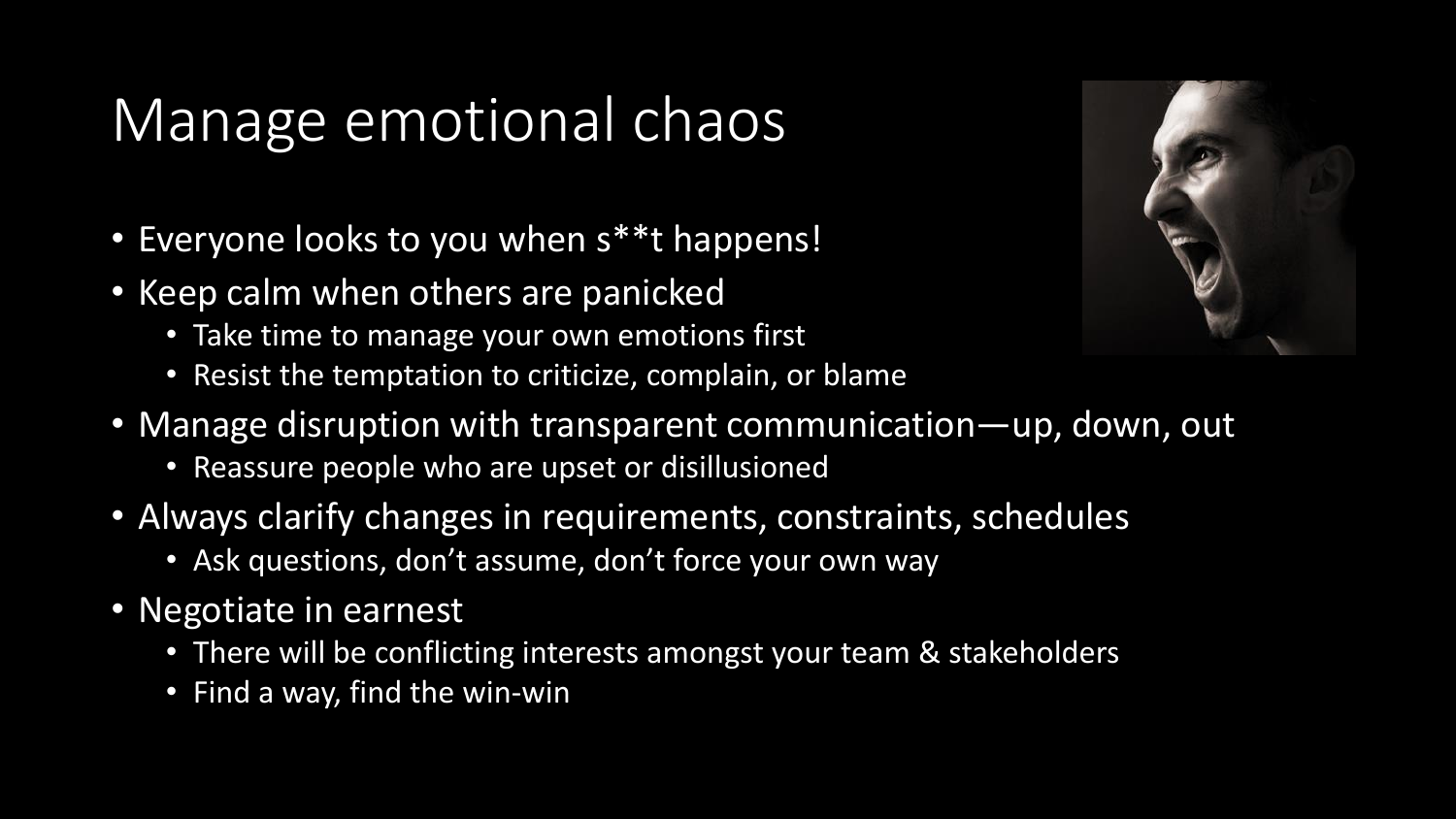## Manage project-level chaos

- It's your job to pay attention to "climate change"
- Anticipate business-level chaos
	- Is the business going through a transition?
	- Are stakeholder requirements shifting?
	- Are there upcoming industry or political requirements? (GDPR anyone?)
	- Monitor changes in customer usage patterns, spikes, scale, regional differences
- Anticipate technology chaos
	- Are any dependencies being deprecated or defunded?
	- Audit and address security vulnerabilities regularly
		- Weak access controls, opened ports, un-patched software…
	- Plan for resilience with external dependencies eliminate unreliable ones

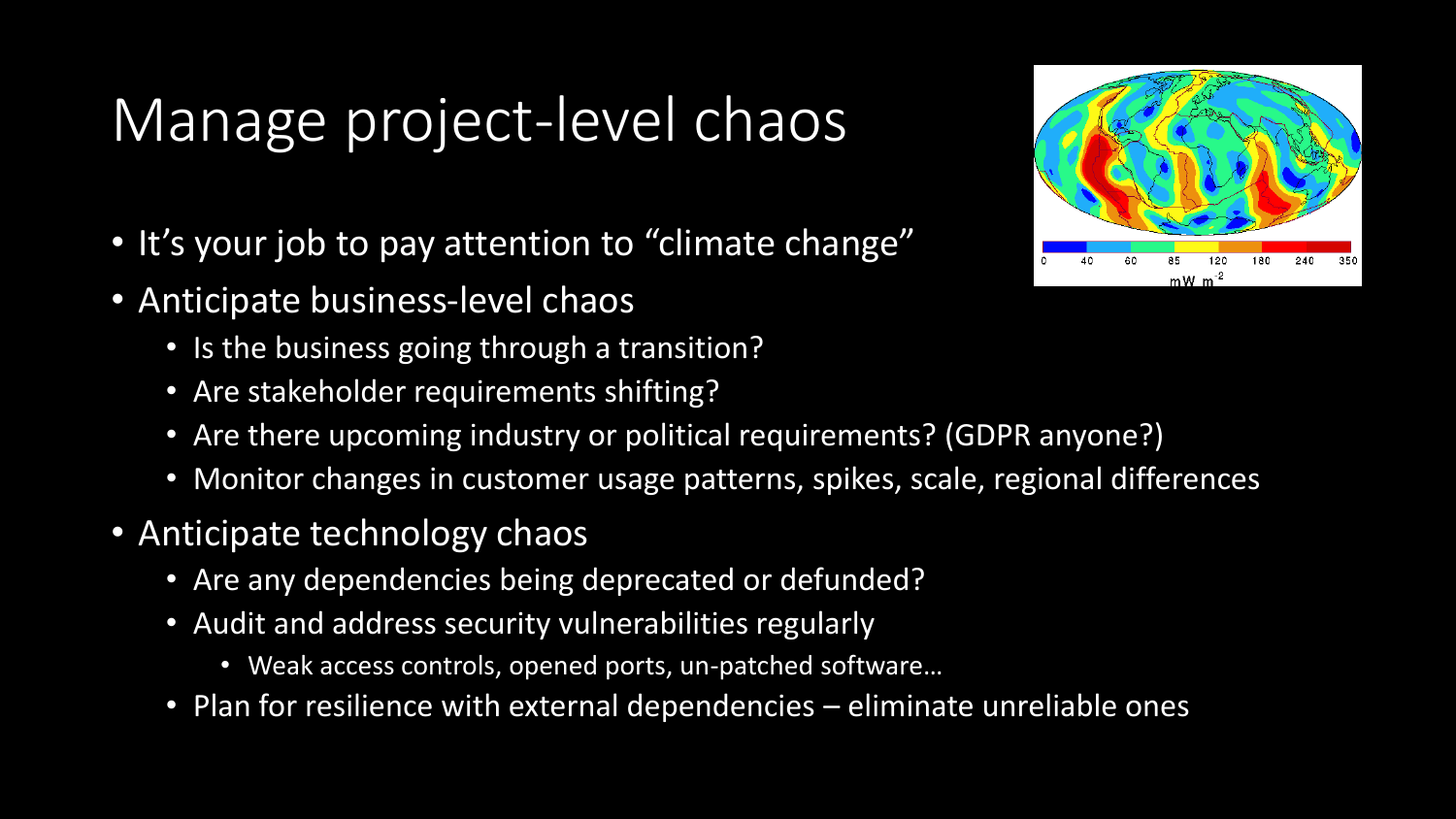## Manage chaos in production

- Plan for outages
	- A natural disasters takes out a data center. What is the failover plan?
	- Human error takes out a critical subsystem. What is the impact?
- Plan for critical ops
	- Who has access to critical resources?
		- Can access be delegated if both "Priya" and "Daniel" are on vacation?
	- Are recovery processes documented?
	- Learn about "devops"!
- Manage rollouts carefully!
	- This includes any change in configuration, in code, or in dependencies
		- *Careful: "docker pull | FROM someImage" can upgrade a baseline behind your back!*
	- Prefer to roll forwards only
		- Roll-back is often unreliable and leaves you in an unknown state
	- Roll out to test, to one region/datacenter at a time, to limited customer set
	- Take time to observe telemetry signals before proceeding

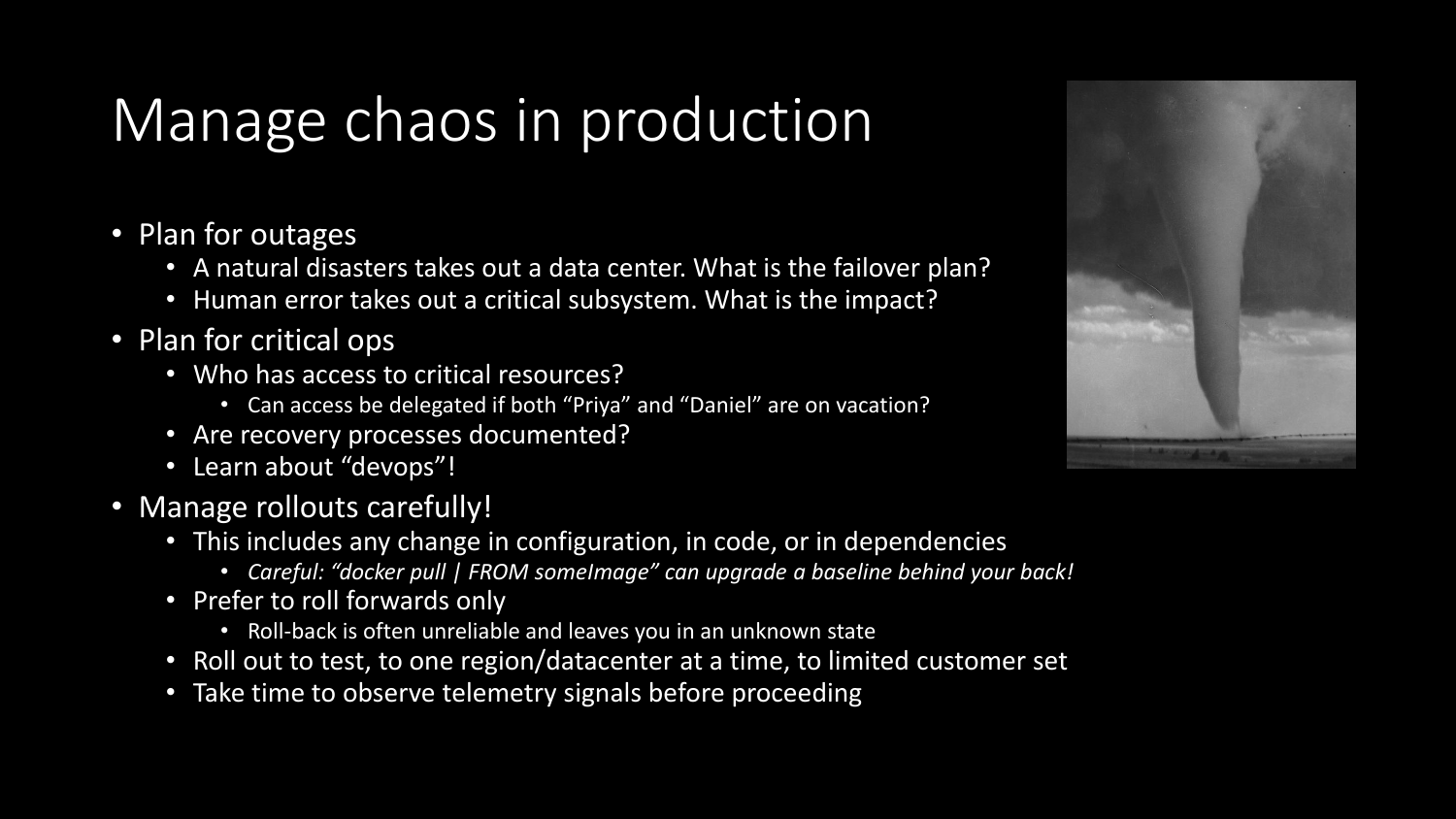# Takeaway: It's your job to create order

- Anticipate chaos...from everywhere
	- From yourself, the team, the business
	- From project managers, stakeholders, and customers
	- From the technology itself…even the weather
- Become a person of order
	- Build confidence and trust, repair trust when broken
	- Inventory your own strengths and weaknesses at least annually
	- Get coaching or counselling for self-improvement
- Bring order by being a person of positive influence
	- Cultivate relationships, positive persuasion, and collaboration
- Bring order by knowing and applying technology wisely
	- Anticipate and solve the problems that aren't obvious to all
- Keep the end in mind as a wedge through the chaos
	- Will your architectural structure be **durable**—enough?
	- Will your architectural structure **solve the** *real* **problem**?
	- Will your architectural structure provide the **desired benefit** to the customer, to the business?